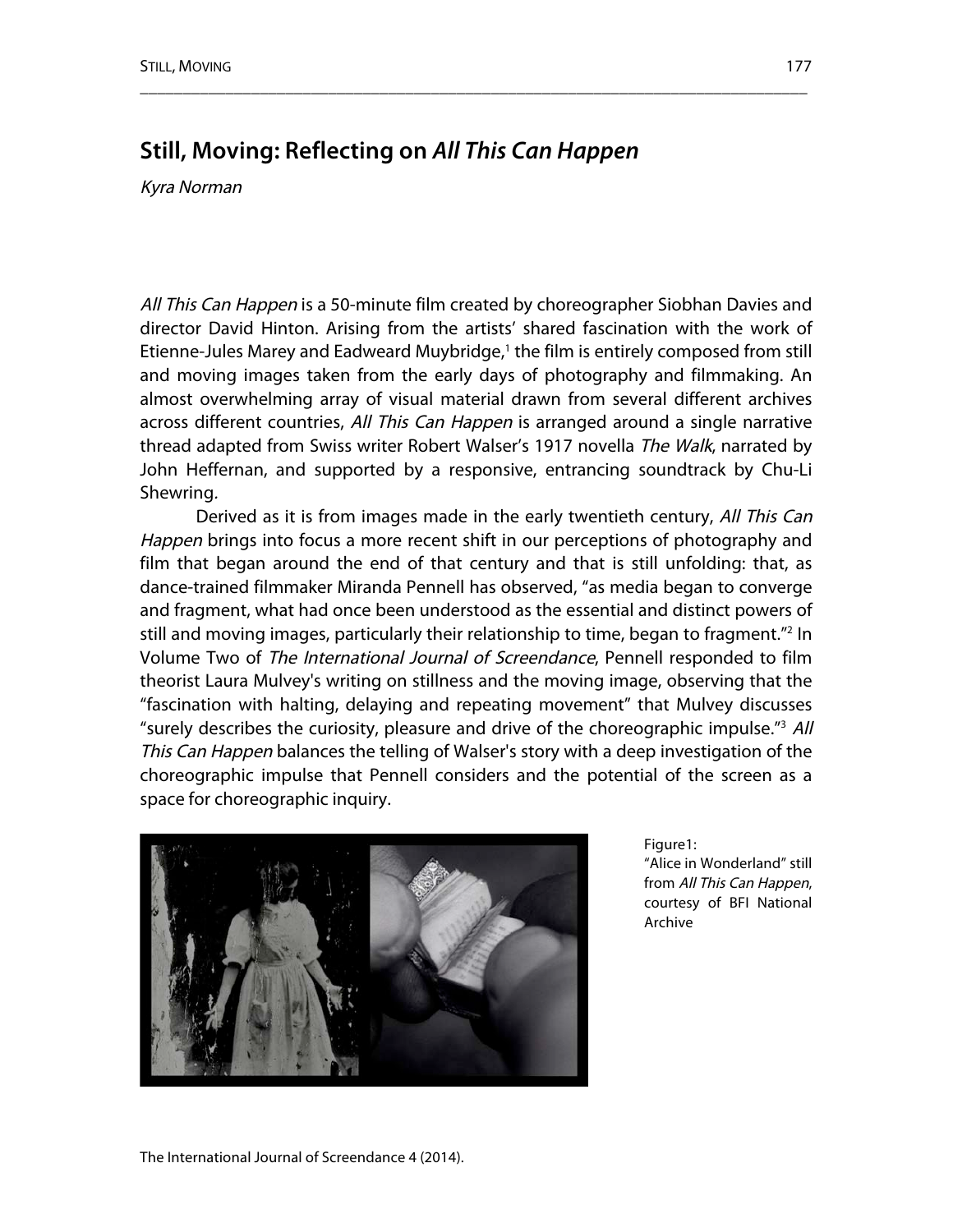#### **A continuity of connection**

The opening image of All This Can Happen is rich with texture. A man, lying in bed, stares back at us. Our engagement with this image in terms of movement comes more from our eye being drawn to the flickering light and shade—the difference in marks and scratches between each still image creating a dappled, frenetic effect as they run in sequence—than a direct response to the body on screen: the movement of the man's head is barely perceptible, seeming indeed, perhaps, a trick of the light. The shifting areas of light and shade render the man more and less visible, before the screen fades to a cloudy white. The man re-emerges from the cloud, his movement a jerky flicker, and the screen then splits into two, the left-hand portion showing an explosion on a hillside, disappearing into cloudy white smoke as, in the right hand portion, a soldier slides down the bank. Over the next fifty minutes the screen space continues to be filled with near-constant motion, at each moment offering several layers of information and inviting us to make connections between images.

\_\_\_\_\_\_\_\_\_\_\_\_\_\_\_\_\_\_\_\_\_\_\_\_\_\_\_\_\_\_\_\_\_\_\_\_\_\_\_\_\_\_\_\_\_\_\_\_\_\_\_\_\_\_\_\_\_\_\_\_\_\_\_\_\_\_\_\_\_\_\_\_\_\_\_\_\_\_

The sheer volume of information with which we are presented ensures that any meaning we derive is as elusive and agile as choreography must be. As William Forsythe, in "Choreographic Objects," suggests:

Choreography is a curious and deceptive term. The word itself, like the processes it describes, is elusive, agile, and maddeningly unmanageable. To reduce choreography to a single definition is not to understand the most crucial of its mechanisms: to resist and reform previous conceptions of its definition.4

It is testament to the rigorous, original and often playful organization of material in All This Can Happen that it does not become "maddeningly unmanageable" for the viewer. In this, the film aligns with the idea that choreography, as Jonathan Burrows puts it, might be "about making decisions—or about objects placed in relation to each other so that the whole exceeds the sum of the parts—or about a continuity of connection between materials.<sup>"5</sup> Watching All This Can Happen, I felt I was being presented with an articulate answer to the central question Forsythe poses in his essay: "What else, besides the body, might choreographic thinking look like?"6 The film marks a step forward in the active curiosity of both artists: a progression from Hinton's previous archive-derived works such as *Birds* and *Snow* (the latter a collaboration with choreographer Rosemary Lee), and a progression of Davies' long-standing interest in the choreographic possibilities of everyday movement.

According to Davies, when she told Hinton she would like to take the seemingly simple activity of walking as the impetus for their collaboration—the orchestration of "this massive amount of information—probably about one thousand activities in the body which allow us to walk"7 —Hinton's reply was that this sounded very boring. <sup>8</sup> Hinton recalls that his immediate instinct was to "dramatize the walk."9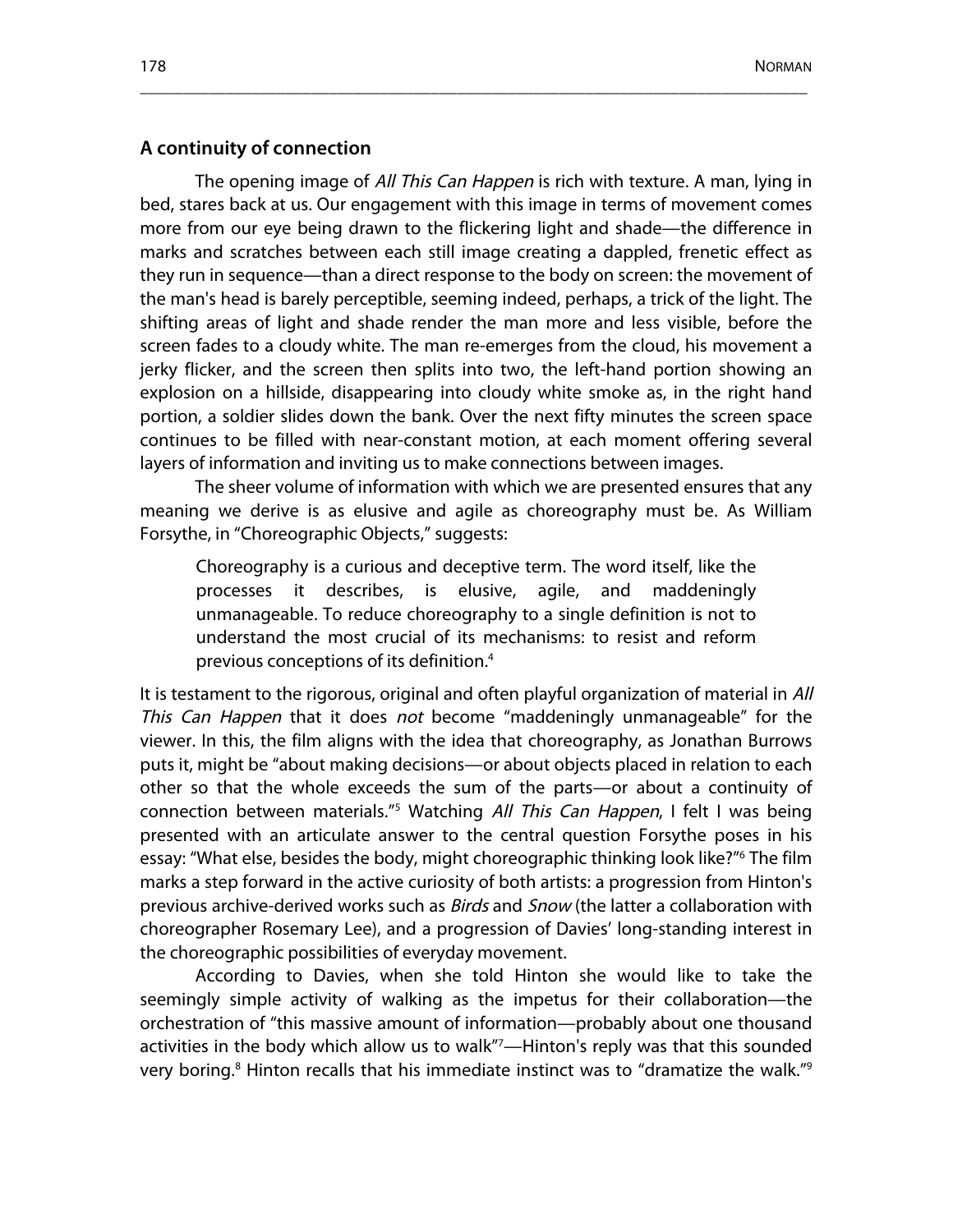For Hinton, as is evident in his other works, the grammar of film demands some form of narrative structure.

\_\_\_\_\_\_\_\_\_\_\_\_\_\_\_\_\_\_\_\_\_\_\_\_\_\_\_\_\_\_\_\_\_\_\_\_\_\_\_\_\_\_\_\_\_\_\_\_\_\_\_\_\_\_\_\_\_\_\_\_\_\_\_\_\_\_\_\_\_\_\_\_\_\_\_\_\_\_

In watching All This Can Happen, it is fascinating to see these two sensibilities at work: the interplay of orchestration and dramatization as organizing principles bringing together contrasting cinematic conventions and histories. As art theorist and curator Laura U. Marks has observed:

In its early years cinema appealed to the emerging fascination with the instability of vision, to embodied vision and the viewer's physiological responses.… [But] As the language of cinema became standardized, cinema appealed more to narrative identification than to body identification.<sup>10</sup>

All This Can Happen stands somewhere between these two positions, questioning the ways we perceive and formulate meaning. Burrows' suggestion of choreography as a "continuity of connection between materials" seems particularly apposite in positioning this film's questioning and construction of meaning as a choreographic endeavor.

#### **A lasting impression**

That dance is ephemeral is a given, being here and then gone; film disintegrates more slowly, allowing us to reflect upon it in a more leisurely way, but disappear it does. All This Can Happen foregrounds this slower but no less sure disappearance in two ways. Firstly, there is the use of images where the process of decay is already apparent—the saturation of color fading, the appearance of texture through the degradation of the fabric of the image. Secondly, there is the creative reuse of images to tell stories other than their own, and stills reframed as movement. What All This Can Happen demonstrates is that film's existence is finite but not final.

Writing of perspectives on time and place in her book For Space, geographer Doreen Massey describes a moment when her "imagination was reworked."11 She was in Keswick in England's Lake District, thinking about history and how the town had changed: considering that, over all the human activities the traces of which remained in the town from Roman times to the present day, there had presided Skiddaw: "a massive block of a mountain … high, grey, and stony … impressive, immovable, timeless."12 Her reworking of imagination, as she describes it, was her realization that the nearby Skiddaw was itself not as permanent as it might appear. Its rocks were shaped rather by shifting coastlines, eroding ancient lands and volcanic activity over many centuries: "A long and turbulent history, then. So much for timelessness."<sup>13</sup> And as Massey observes, as history continues to unfold, so the mountains continue to move: at the rate of a couple of centimeters a year, she writes: "about the rate at which our fingernails grow."14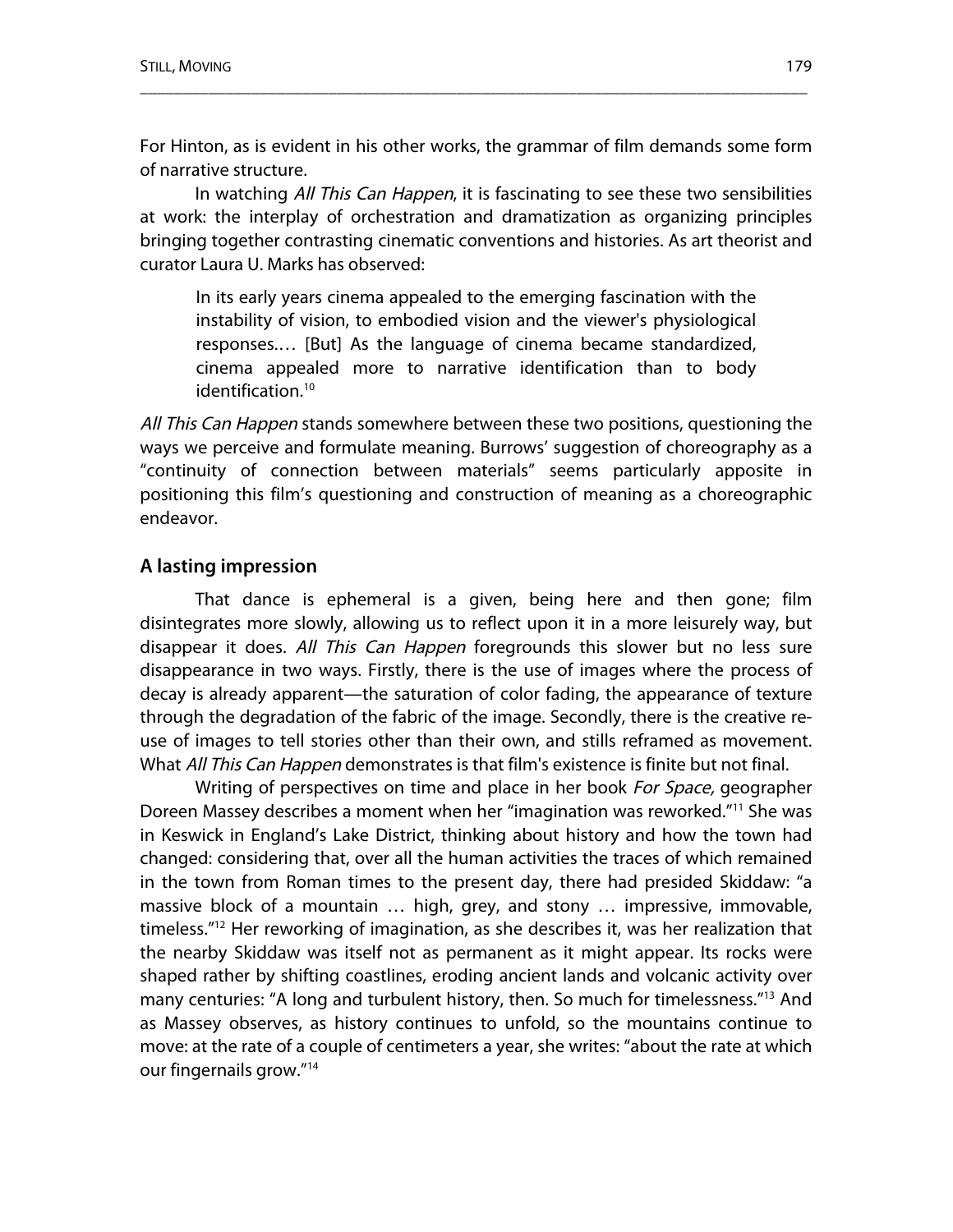My impression of watching All This Can Happen is that a similarly simple but irrevocable reworking of imagination is at play: a shift in realization around choreography, photography, film, and the passage of time. Davies' and Hinton's film is imbued with the ephemeral quality usually accorded to performance—ungraspable in its complexity, leaving a lingering impression of form, patterning, strata, sensation. Although structured in response to narrative, the overall experience of watching is of moving beyond words.

\_\_\_\_\_\_\_\_\_\_\_\_\_\_\_\_\_\_\_\_\_\_\_\_\_\_\_\_\_\_\_\_\_\_\_\_\_\_\_\_\_\_\_\_\_\_\_\_\_\_\_\_\_\_\_\_\_\_\_\_\_\_\_\_\_\_\_\_\_\_\_\_\_\_\_\_\_\_

There is something in Massey's translation of the rate of tectonic shifts (moving mountains) to a human scale (the growth rate of fingernails) that seems fitting in discussing All This Can Happen as a work that shapes an almost unfeasibly large archival scope into the narrative of a day in the life of one person; as one reviewer, Sukhev Sandu, describes it, the film is "both harrowing and full of levity, pathological and poignant, microscopic and expansive."15 And crucially, as another reviewer, Sanjoy Roy, notes, "all this *did* happen<sup>"16</sup>—all of the material is drawn from documentary film and photography, contexts then fused together, meanings rearranged, images repurposed to illustrate and illuminate Walser's story and, more widely, something of the human experience of moving.

All This Can Happen offers rich material for considering the convergence and fragmentation of photography and film media—from what did happen, through what can happen, to what might happen next—questioning the nature of these forms while also questioning what choreography might be or do. To draw on Heidegger's famous essay on technology, this film is concerned more with "catching sight of what comes to presence in technology [than] of merely staring at the technological."17 What comes to presence for me through All This Can Happen is an exhilarating torrent of information about the world, a wealth of imagery that leaves me marveling, and a sense of cautious excitement as to what might happen next.

### **Notes**

1. Siobhan Davies, talk given by the artist to introduce a screening of All This Can Happen at Arnolfini (Bristol, UK: 2013).

2. Miranda Pennell, "Some thoughts on nowness and thenness," The International Journal of Screendance 2 (Spring 2012): 72.

3. Ibid.

4. William Forsythe, Choreographic Objects, n.d., accessed May 1, 2014, http://www.williamforsythe.de/essay.html.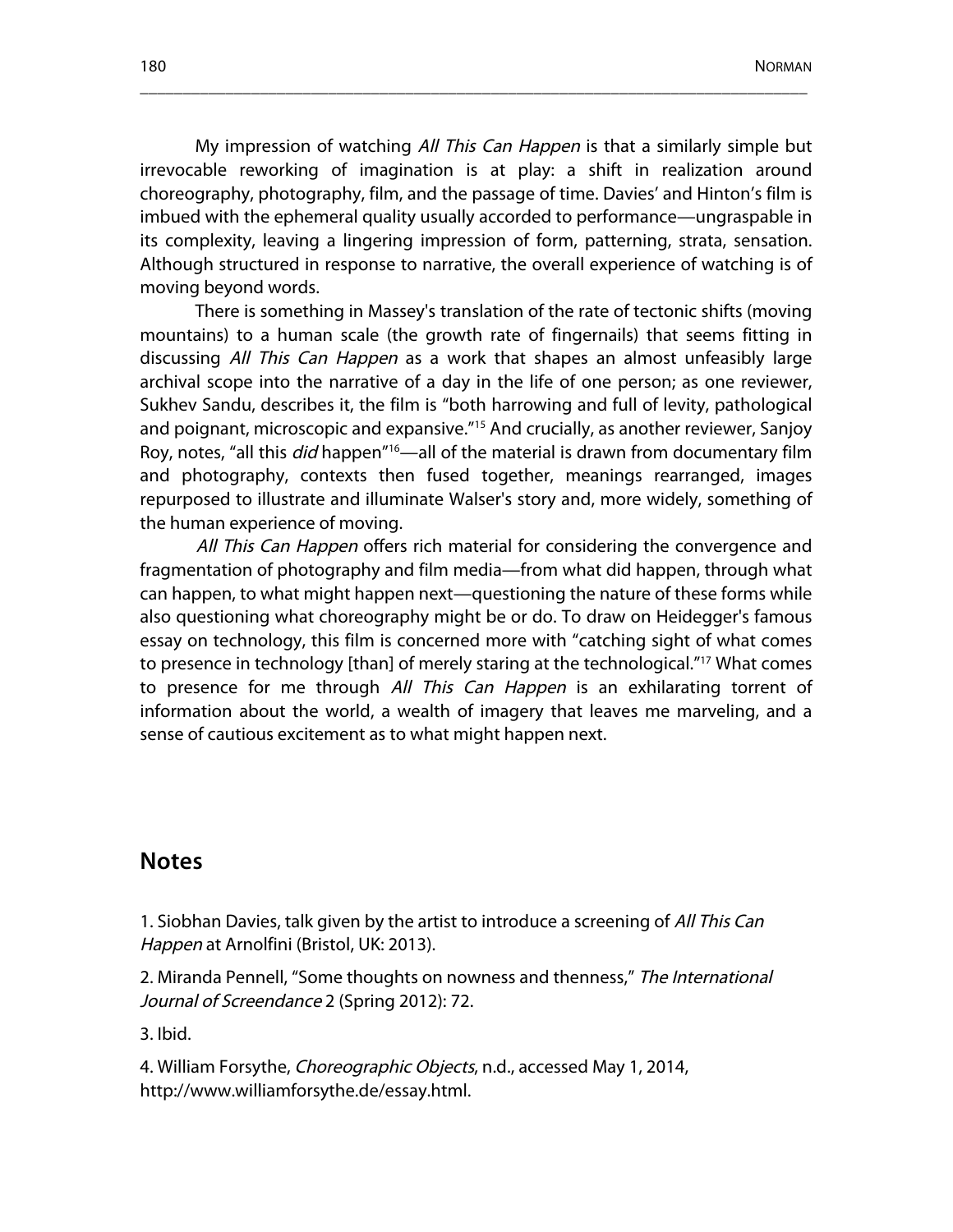5. Jonathan Burrows, A Choreographer's Handbook (Abingdon and New York: Routledge, 2010), 24.

6. Forsythe. Choreographic Objects.

7. Claudia Kappenberg and Sarah Whatley, "A Report on the Screendance Symposium, University of Brighton, Februrary 4, 2011,"The International Journal of Screendance 2 (Spring 2012): 144.

\_\_\_\_\_\_\_\_\_\_\_\_\_\_\_\_\_\_\_\_\_\_\_\_\_\_\_\_\_\_\_\_\_\_\_\_\_\_\_\_\_\_\_\_\_\_\_\_\_\_\_\_\_\_\_\_\_\_\_\_\_\_\_\_\_\_\_\_\_\_\_\_\_\_\_\_\_\_

8. Davies, talk at Arnolfini.

9. Kappenberg and Whatley, "A Report ," 144.

10. Laura U. Marks, Touch: Sensuous Theory and Multisensory Media (Minneapolis: University of Minnesota Press, 2002), 7.

11. Doreen Massey, For Space (London: Sage, 2005), 131.

12. Ibid.

13. Ibid., 133.

14. Ibid., 137.

15. Sukhev Sandu, "The Mighty Walser," Sight & Sound 23, no. 12 (December 2013): 56.

16. Sanjoy Roy, "Review of All This Can Happen," Aesthetica Blog, n.d., http://www.aestheticamagazine.com/blog/review-of-all-this-can-happen-by-siobhandavies-and-david-hinton/.

17. Martin Heidegger, The Question Concerning Technology and Other Essays, translated by William Lovitt (New York: Garland Publishing, Inc., 1954, 1977 ed.), 32.

# **References**

Burrows, Jonathan. A Choreographer's Handbook. Abingdon and New York: Routledge, 2010.

Davies, Siobhan. Talk given by the artist to introduce a screening of All This Can Happen at Arnolfini. Bristol, UK, 2013.

Forsythe, William. Choreographic Objects. No date. Accessed May 1, 2014. http://www.williamforsythe.de/essay.html.

Heidegger, Martin. The Question Concerning Technology and Other Essays. Translated by William Lovitt. New York and London: Garland Publishing, Inc., 1954 (1977 ed.)